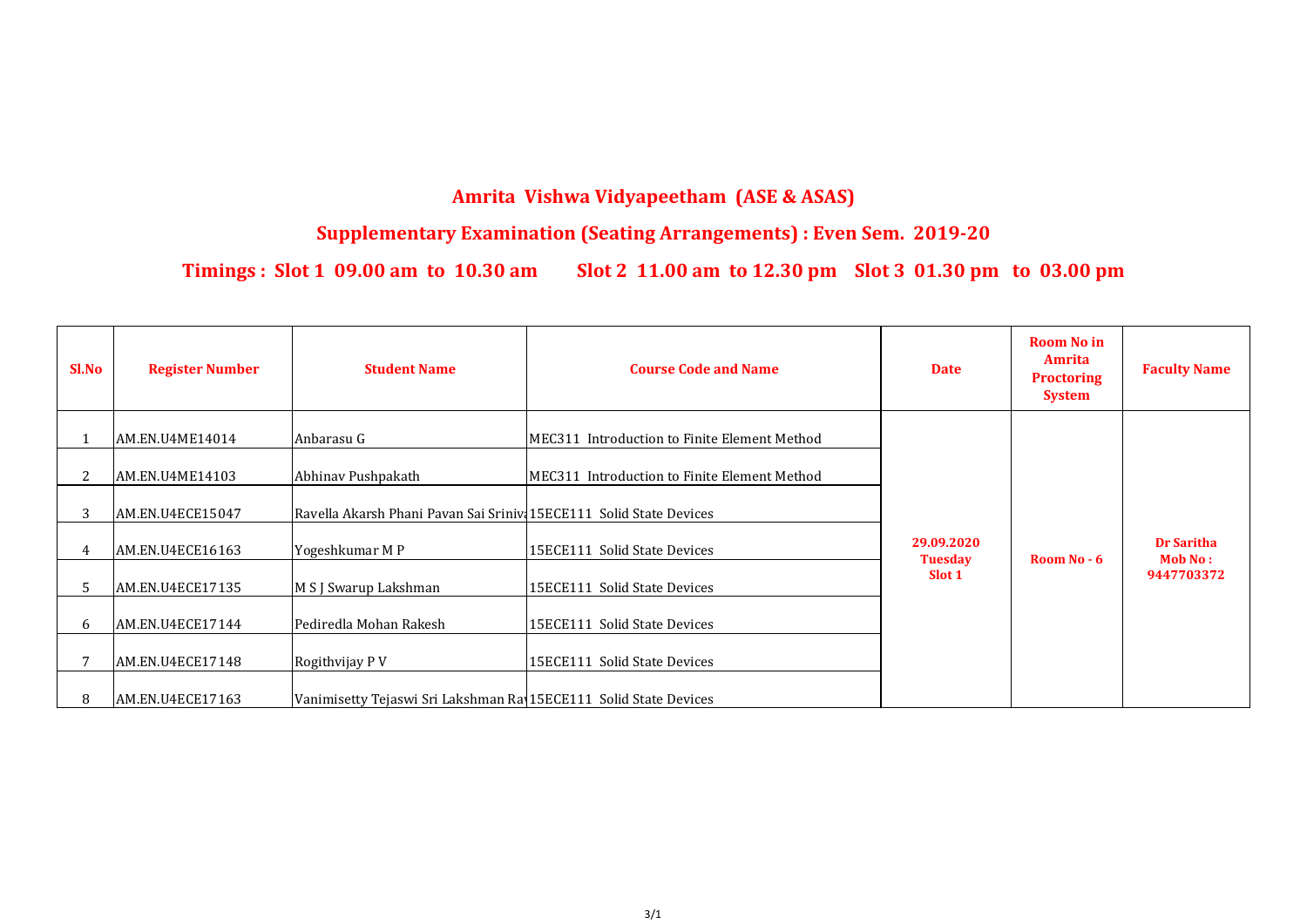| $\mathbf{1}$   | AM.EN.U4EEE16066 | M.B. Jayanthram                    | 15EEE201 - Analog Electronic Circuits      |                                        |
|----------------|------------------|------------------------------------|--------------------------------------------|----------------------------------------|
| $\overline{2}$ | AM.EN.U4EAC19002 | Addagalla Sahith                   | 19PHY103 - Physics of Electronic Materials |                                        |
| 3              | AM.EN.U4EAC19009 | Avugaddi Devi Sai Ganesh           | 19PHY103 - Physics of Electronic Materials |                                        |
| $\overline{4}$ | AM.EN.U4EAC19032 | Kuruba Aparna                      | 19PHY103 - Physics of Electronic Materials |                                        |
| 5              | AM.EN.U4EAC19035 | Mallu Srihith Reddy                | 19PHY103 - Physics of Electronic Materials |                                        |
| 6              | AM.EN.U4EAC19047 | Sooraj Krishnan KR                 | 19PHY103 - Physics of Electronic Materials |                                        |
| $\overline{7}$ | AM.EN.U4EAC19051 | Vinayak Anil Pillai                | 19PHY103 - Physics of Electronic Materials |                                        |
| 8              | AM.EN.U4ECE19003 | <b>Adwaith Lohil T</b>             | 19PHY103 - Physics of Electronic Materials | 29.09.2020<br><b>Tuesday</b><br>Slot 2 |
| 9              | AM.EN.U4ECE19007 | <b>Aravind S Nair</b>              | 19PHY103 - Physics of Electronic Materials |                                        |
| 10             | AM.EN.U4ECE19012 | <b>Bandla Naveen</b>               | 19PHY103 - Physics of Electronic Materials |                                        |
| 11             | AM.EN.U4ECE19015 | Devanand MD                        | 19PHY103 - Physics of Electronic Materials |                                        |
| 12             | AM.EN.U4ECE19027 | Kesamsetty Venkata Sai Srikar      | 19PHY103 - Physics of Electronic Materials |                                        |
| 13             | AM.EN.U4ECE19104 | Alan Baiju B                       | 19PHY103 - Physics of Electronic Materials |                                        |
| 14             | AM.EN.U4ECE19105 | Ande J Venkata Raja Gopal Kartheek | 19PHY103 - Physics of Electronic Materials |                                        |
| 15             | AM.EN.U4ECE19119 | <b>Govind V Gopal</b>              | 19PHY103 - Physics of Electronic Materials |                                        |